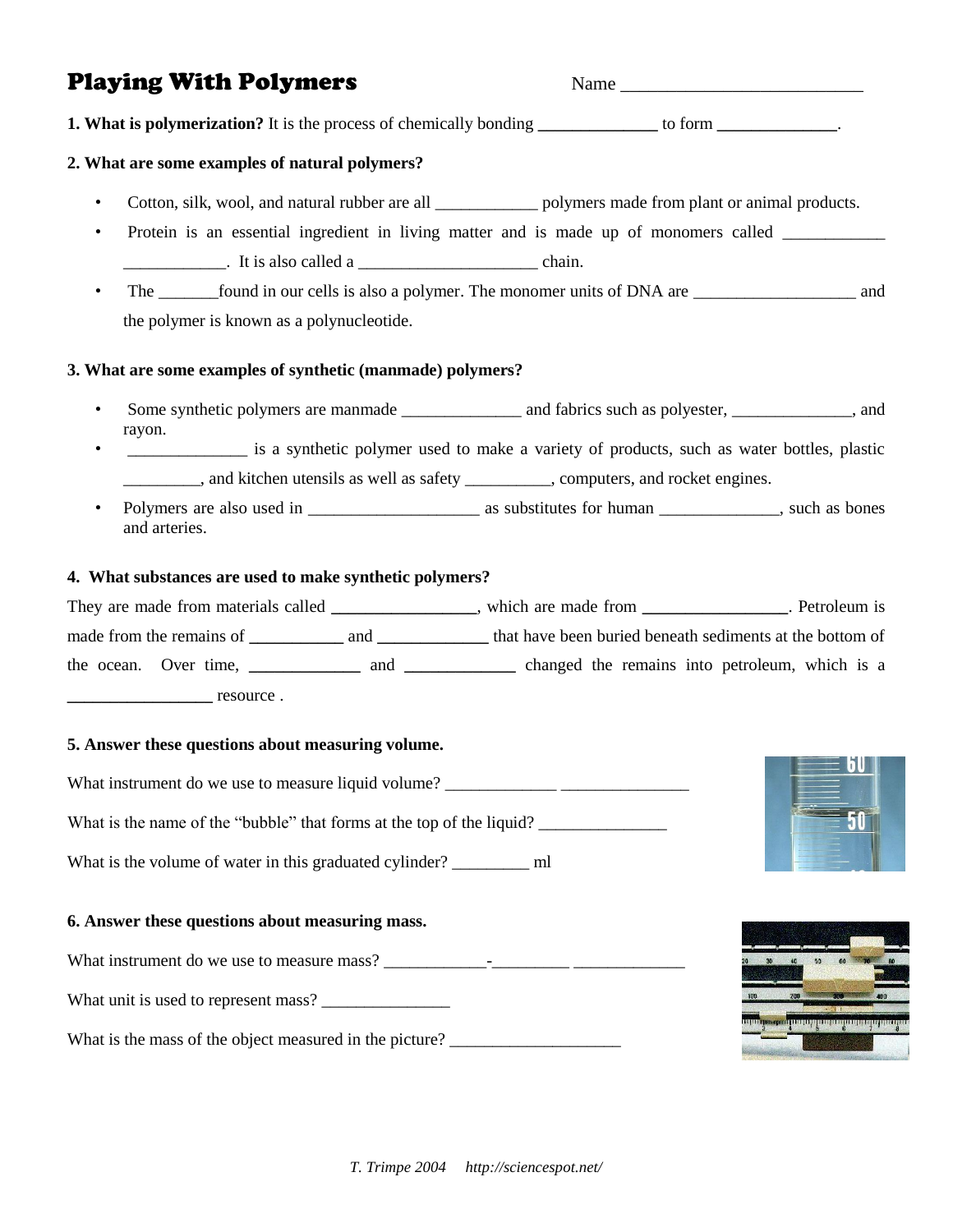### **7. Fill in each blank as you discuss the safety rules in class.**

(1) Read \_\_\_\_\_\_\_\_\_\_\_\_\_\_ carefully! If you are not sure what to do, ask for help. Do not make up your own recipes!

(2) should always be worn when experimenting with chemicals.

(3) Do not \_\_\_\_\_\_\_\_\_\_\_\_\_\_ directly from the container! If you need to sniff slime, hold it several inches away from your face and use your hand to wave fumes towards your nose.

(4) No eating or drinking during the lab, which also means that you should NOT eat the slime or \_\_\_\_\_\_\_\_\_\_\_\_ any substances used to make slime! Keep your slime out of reach of small \_\_\_\_\_\_\_\_\_\_\_\_\_\_\_\_ and \_\_\_\_\_\_\_\_\_\_\_.

(5) Do not put the slime where it doesn't belong, such as on \_\_\_\_\_\_\_\_\_\_\_\_\_\_\_\_\_, carpeting, or other people!

(6) Dispose of slime materials properly. All slime must be thrown away in the trash can. Use a dry towel to clean your hands, cup, and plate. DO NOT put any amount of slime in the \_\_\_\_\_\_\_\_\_\_\_\_\_\_!

(7) Clean up \_\_\_\_\_\_\_\_\_\_\_\_\_\_ immediately! Your lab area should be clean when you start and clean when you leave.

(8) \_\_\_\_\_\_\_\_\_\_\_\_\_ your hands before you leave class.

(9) No hitting, shoving, or other horseplay is allowed!

(10) Slime must remain in the \_\_\_\_\_\_\_\_\_\_\_\_\_\_\_\_! You are not allowed to take it to other classes. You will be able to take the slime home on the last day!

(11) Most of the slime will keep for \_\_\_-\_\_\_ days. After your slime goes bad, throw it away! Do not dump in a sink!

(12) If you do not follow the rules, you will not be allowed to do the experiments and will earn a \_\_\_\_\_\_\_\_\_\_\_\_ grade for this unit. If you agree to follow these safety rules, sign your name in the shaded box below.

> I agree to follow the safety rules. I understand that if I do not follow the rules, I will not be allowed to do any experiments and will receive a zero grade for this unit.

Name \_\_\_\_\_\_\_\_\_\_\_\_\_\_\_\_\_\_\_\_\_\_\_\_\_\_\_\_\_\_\_\_\_\_\_\_\_\_ Date \_\_\_\_\_\_\_\_\_\_\_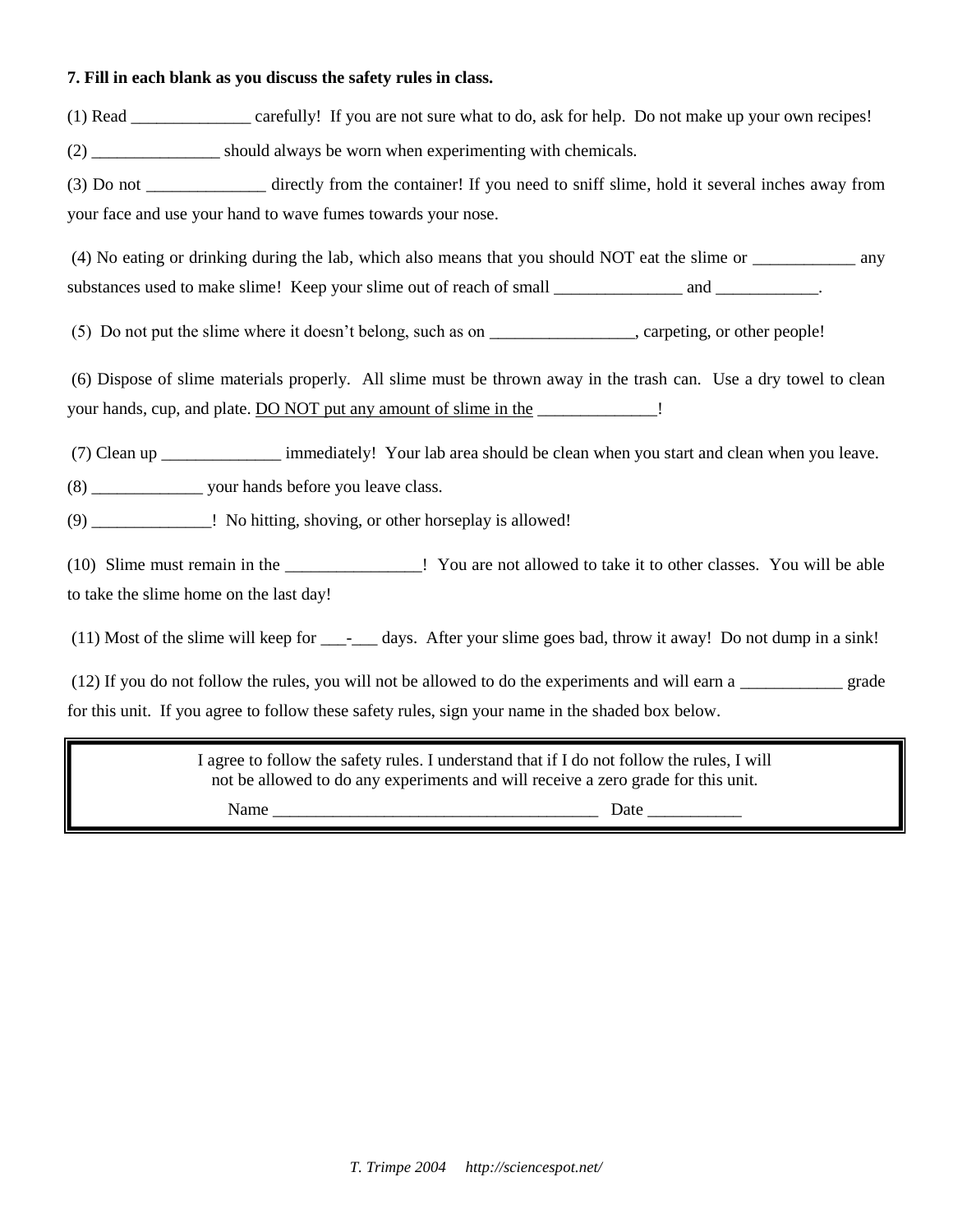# **Crossword Playing With Polymers**  $\qquad$   $_{\text{Name}}$



## **Across**

2. Thickening agent used in many foods (or in goobers)

as water bottles and toys **Across Bottles** and toys **Across Bottles Across Bottles Bottles Bottles Bottles Bottles Bottles Bottles Bottles Bottles Bottles Bottles Bottles Bottles Bottles** 4. Synthetic polymer used to make many products, such

5. A natural polymer created by many caterpillars and spiders

7. Links in a polymer chain

9. Manmade polymers, such as plastic, nylon, and 5. A natural polymer created by many caterpillars polyester

- por, ester<br>12. Instrument used to measure mass
- 12. Instrument used to measure mass<br>16. Used to help prevent wrinkles in your clothes 10. Osed to help prevent whinkies in your clothes

17. Chain of monomers that are chemically bonded 12. Instrument used to measure mass of the measure mass of the measure mass of the measure mass of the measure<br>Instrument used to measure mass of the measure mass of the measure mass of the measure mass of the measure mas together

18. A synthetic polymer used to cover food to prevent spoilage and contamination

19. The code of life found in each of our cells

22. Polymers made from plant and animal products  $\rho$  found in nature, such as cotton, wool, sil

found in nature, such as cotton, wool, silk, and natural<br>rubber rubber

rasse.<br>23. Monomer that makes up the DNA molecule found in the such as contracted in the such as contracted in the such as contracted in the such as contracted in the signal such as contracted in the such as contracted in the such as contracted in the such as contracted i

24. Used as a laundry agent; sodium tetraborate

### **Down**

- 1. Process by which polymers are formed
- 2. Instrument used to measure volume
- 3. Slime made from laundry starch and white glue
- 4. Substance in white glue; used to make Super Slime
- 5. Slime made from PVA and borax solution
- 6. A slime made from guar gum and borax solution
- 8. Building blocks of proteins
- 10. A natural polymer used to make "soft" clothing
- 15. Submart and polymer asset to make solve borning<br>11. A mixture made from water and corn starch
- 11. A mixture made from water and corristaren<br>13. A common adhesive used for making slime

8. COMMON addesive used for making site<br>olymore may be used in this field as su 14. Polymers may be used in this field as substitutes for<br>humen tiesuse nan tissues<br>A mixture made from water and corn starting from starting and corn starting from starting from starting and co human tissues

15. A synthetic polymer that is used to make silky fabrics, such as pantyhose used in this field as pantyhose

18. Polymer made up of chains of amino acids; also called a polypeptide chain is used to make silky and it used to make silky and the make silky and the make silky and

<sup>1</sup> Allies, such a having a pantyhor. The such as coats and 18. Polymer made up of chains of animals of also and animals of animals of animals of animals of animals of a<br>ks socks

 $\epsilon$  made from white glue and borax 21. Slime made from white glue and borax solution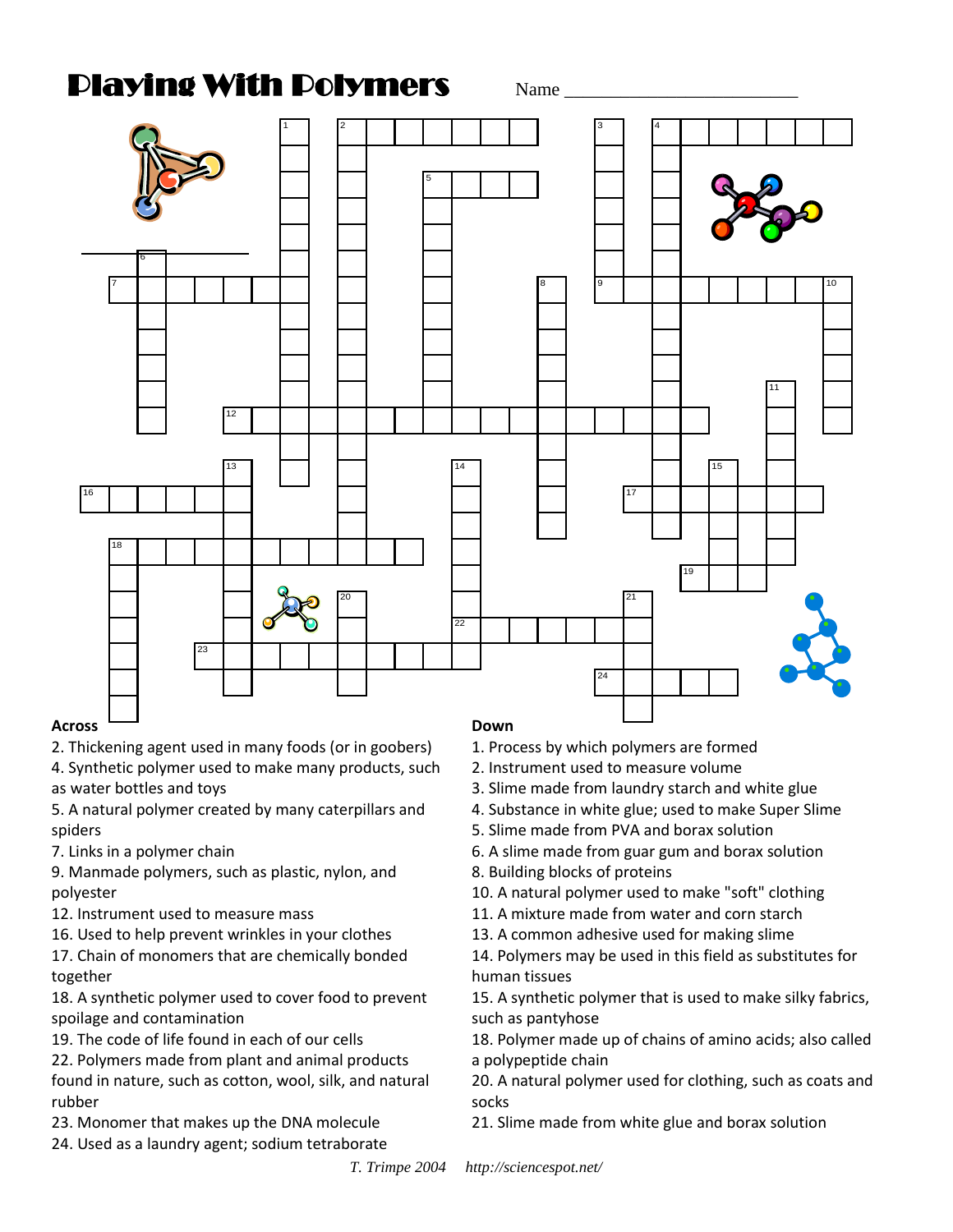# **How could you describe your slime-making experience?**

**Find 14 words in the puzzle below that could be used to describe your experience! Write the words on the lines at the bottom of this page.**

|          | Q                                         | Y                           | S      | Z            | M                             | $\Box$              | J              | H              | $\vee$         | $\overline{O}$            | S            |                     | $\mathbf{I}$        | M            | Y   |  |
|----------|-------------------------------------------|-----------------------------|--------|--------------|-------------------------------|---------------------|----------------|----------------|----------------|---------------------------|--------------|---------------------|---------------------|--------------|-----|--|
|          | Q                                         | $\mathbf{L}$                | K      | Q            | C                             | $\overline{O}$      | $\overline{O}$ | $\mathsf{L}$   | E              | $\mathbf{I}$              | $\mathbf{1}$ | $\mathsf J$         | Ε                   | Y            | X   |  |
|          | $\overline{\mathsf{Y}}$                   | $\boldsymbol{\vphantom{1}}$ | H      | F            | N                             | X                   | V              | N              | H              | J                         | Q            | M                   | X                   | $\Omega$     | A   |  |
|          | Е                                         | U                           | N      | P            | A                             | $\mathsf{L}$        | R              | Z              | E              | $\mathsf{A}$              | G            | U                   | C                   | Y            | G   |  |
|          | O                                         | C                           | S      | D            | S                             | K                   | K              | W              | H              | Е                         | J            | Z                   | $\mathbf{I}$        | G            | D   |  |
|          | O                                         | K                           | D      | P            | $\top$                        | R                   | Y              | Z              | $\overline{O}$ | $\overline{O}$            | U            | T                   | Τ                   | R            | Q   |  |
|          | G                                         | Y                           | N      | Y            | Y                             | E                   | Z              | D              | R              | G                         | B            | W                   | $\mathbf{I}$        | O            | P   |  |
|          | T                                         | P                           | N      | P            | C                             | P                   | H              | Y              | R              | S                         | Е            | D                   | N                   | S            | K   |  |
|          | Τ                                         | M                           | P      | $\mathsf{A}$ | $\vee$                        | $\bigcup$           | V              | $\mathbf{I}$   | $\mathbf{T}$   | $\top$                    | X            | $\top$              | G                   | S            | S   |  |
|          | P                                         | J                           | J      | D            | H                             | $\mathsf{L}$        | $Z \cup$       |                | D              | N                         | P            | D                   | P                   | B            | Q   |  |
|          | D                                         | $\mathbf{I}$                | S      | G            | $\bigcup$                     | S                   | $\top$         | $\mathbb{R}$   | N              | G                         | S            | J                   | N                   | Q            | U   |  |
|          | Z                                         | T                           | W      | P            | $\mathbf{1}$ and $\mathbf{1}$ |                     | Z              | R              | $\top$         | Y                         | K            | $\mathsf C$         | $\blacksquare$      | U            | M   |  |
|          | D                                         | V                           | $\vee$ | B            | Е                             | V                   | $\mathsf{J}$   | $\overline{O}$ | $\mathsf{L}$   | Ε                         | X            | K                   | M                   | Н            | F   |  |
|          | Q                                         | F                           | W      | $\vee$       | O E                           |                     | Z              | H              | V              | $\boldsymbol{\mathsf{X}}$ | X            | K                   | Y                   | $\mathsf{Y}$ | - V |  |
|          | S                                         | U                           | S      | $\mathbf{1}$ | $\mathsf C$                   |                     |                |                |                |                           |              | K E N I N G B K G   |                     |              | X   |  |
| C        |                                           |                             |        |              | $G_{---}$                     |                     |                |                |                |                           |              | $R_{---}$           |                     |              |     |  |
|          |                                           |                             |        |              | $H$ <sub>---</sub>            |                     |                |                |                |                           |              | $S \qquad \qquad$   |                     |              |     |  |
|          | $E$ <sub>-------</sub>                    |                             |        |              |                               | ${\rm I}_{---}$     |                |                |                |                           |              |                     | $S$ <sub>----</sub> |              |     |  |
| $F_{--}$ |                                           |                             |        |              |                               | $N$ <sub>----</sub> |                |                |                |                           |              | $Y$ <sub>----</sub> |                     |              |     |  |
|          | $G$ <sub>----</sub><br>$0$ <sub>---</sub> |                             |        |              |                               |                     |                |                |                |                           |              |                     |                     |              |     |  |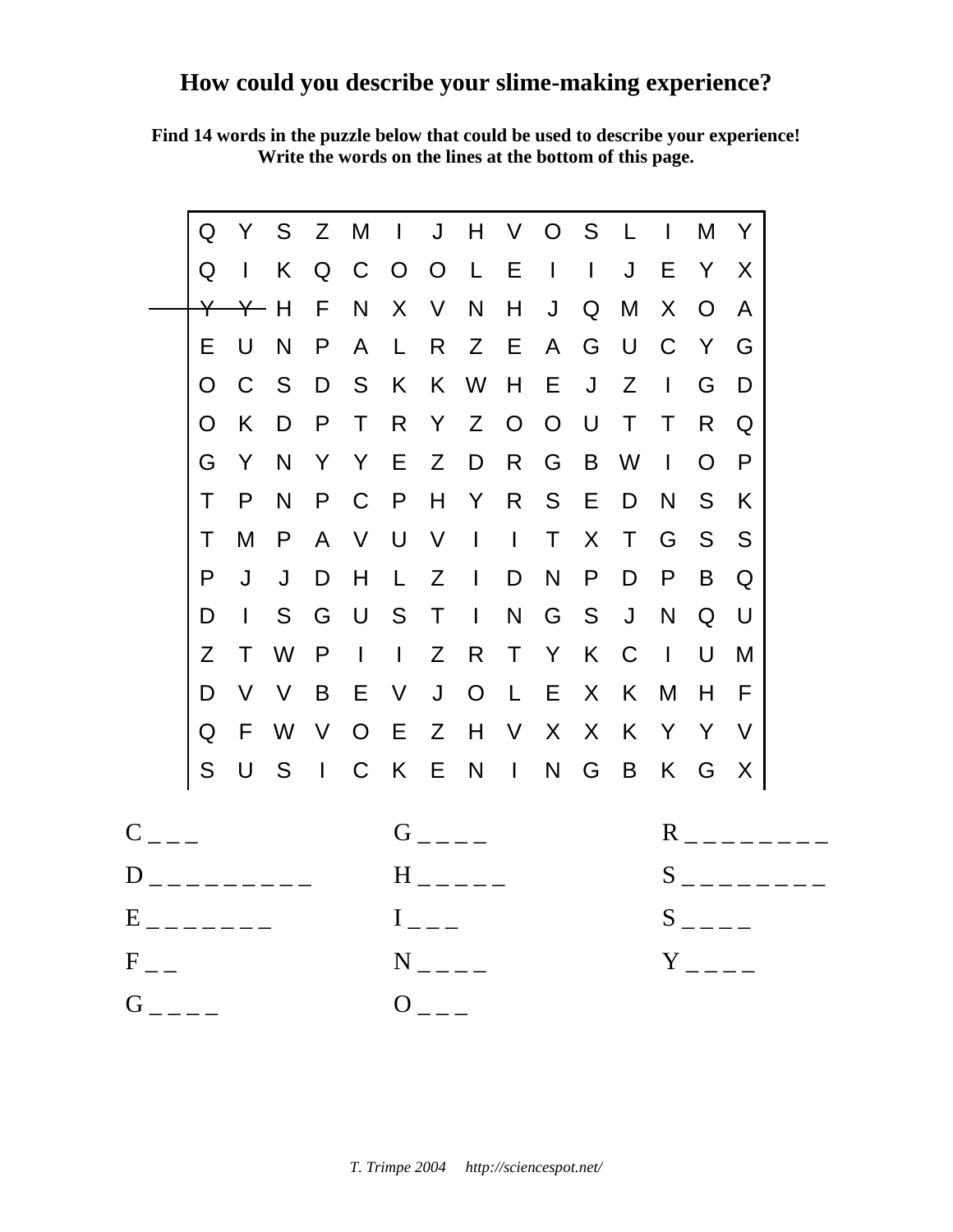# **Playing With Polymers Data Chart**

| <b>Test</b>                                                                                                  | Gloop | <b>Boogers</b> | <b>Goobers</b> | <b>Super Slime</b> |
|--------------------------------------------------------------------------------------------------------------|-------|----------------|----------------|--------------------|
| <b>Description</b><br>Color, texture, odor,<br>or other observations                                         |       |                |                |                    |
| <b>Slime Rating</b><br>$1 = not very$ slimy<br>to $4 = \text{very slimy}$                                    |       |                |                |                    |
| <b>Slow Poke Test</b><br>Slowly poke your finger into<br>the slime. What happens?                            |       |                |                |                    |
| <b>Quick Poke Test</b><br>Quickly poke your finger into<br>the slime. What happens?                          |       |                |                |                    |
| <b>Slow Pull Test</b><br>Slowly pull on the ends of a piece<br>of the slime. What happens?                   |       |                |                |                    |
| <b>Quick Pull Test</b><br>Quickly pull on the ends of a piece<br>of the slime. What happens?                 |       |                |                |                    |
| <b>Blob Test</b><br>Roll your slime into a ball and let it sit<br>for a minute. What happens?                |       |                |                |                    |
| <b>Hang Test</b><br>How long does it take for the slime to<br>reach the table from a height of 30 cm?        |       |                |                |                    |
| <b>Bounce Test</b><br>Roll into a ball and drop it on the table.<br>Rate the bounce $-1$ – poor to 5 -great! |       |                |                |                    |